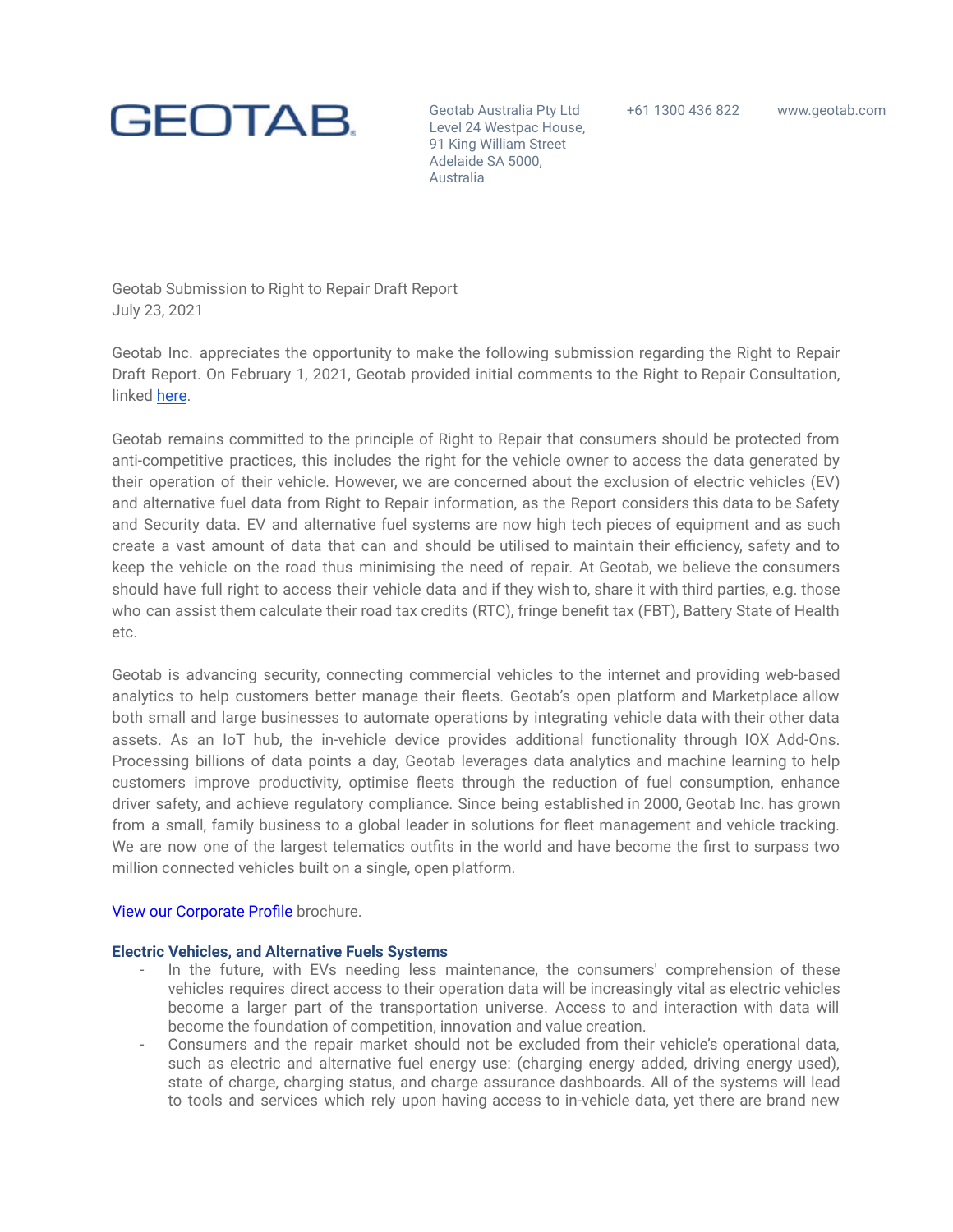

Geotab Australia Pty Ltd +61 1300 436 822 <www.geotab.com> Level 24 Westpac House, 91 King William Street Adelaide SA 5000, Australia

metrics to monitor with EVs, such as state of charge (SOC), charging session details and for plug-in hybrids, electric miles versus fuel miles. If access is lost, existing services will cease to be available and innovative future services will not be developed.

- While many new EVs and alternative fuel vehicles are provided with maintenance included in the purchase price, the maintenance and coverage of costs is managed via the importer, exclusively for affiliated brand channels. Crediting these costs is difficult and not transparent. Software updates can often only be executed by an OEM garage. Equipment to perform this is often too expensive for non-OEM garages to afford.
- In case of new electric vehicles, OEM requirements to perform a repair might be quite strict about isolating the vehicle from any electrical source. Electric vehicle charging services use vehicle usage data to identify opportunities to replace ICE with EV based on utilisation, and overall life cycle cost to consumer, and inform optimisation of type and location of required charging stations.
- Furthermore, this data can be leveraged by electrical utilities to understand load balancing for charging vehicles: connect utilities to EVs to optimise utility load balancing and reduce the cost to the consumer.

# **Repair Market**

- The more the vehicle acts like a platform, the more it enables vehicle owners and operators to collect and share data. Access to data of each individual vehicle data is essential to developing these new services which must remain accessible to our industry to avoid anti-competitive transport monopolies.
- We recommend EV and alternative fuel data, be featured as the foundation for the future transportation repair and maintenance ecosystem, with its evolving technical advantage and be made accessible as repair and maintenance information.

# **Competition**

- From our perspective, any policy changes should highlight the general principles of "equal access" to technical progress with equal rights and responsibilities" as a necessary underpinning for competition, innovation, and value creation by the repair and maintenance market. Restrictions to EV and alternative fuel data affects future mobility network solutions and its network of insurers, garages, diagnostics, rental cars and roadside assistance.
- Independent, owner-controlled access to vehicle repair and maintenance data is an important "check and balance" in the interest of a transparent and competitive transportation economy.
- A defining feature would be that owners and drivers of those vehicles would have maximum freedom to choose when and how to upgrade components and software as part of their repair and maintenance (compliant with safety standards).
- With privileged access to repair and maintenance services for EV and alternative fuel vehicles will result in lack of consumer choice from service providers. While the select companies will always get in-vehicle data first and can reserve access to the required functional abilities for their own services and applications (e.g. conducting a remote diagnosis, detecting a service need depending on the driving habits).

# **Standardisation**

- EVs lack a standardised in-vehicle access port (no OBD requirement on EVs). Some OEMs require